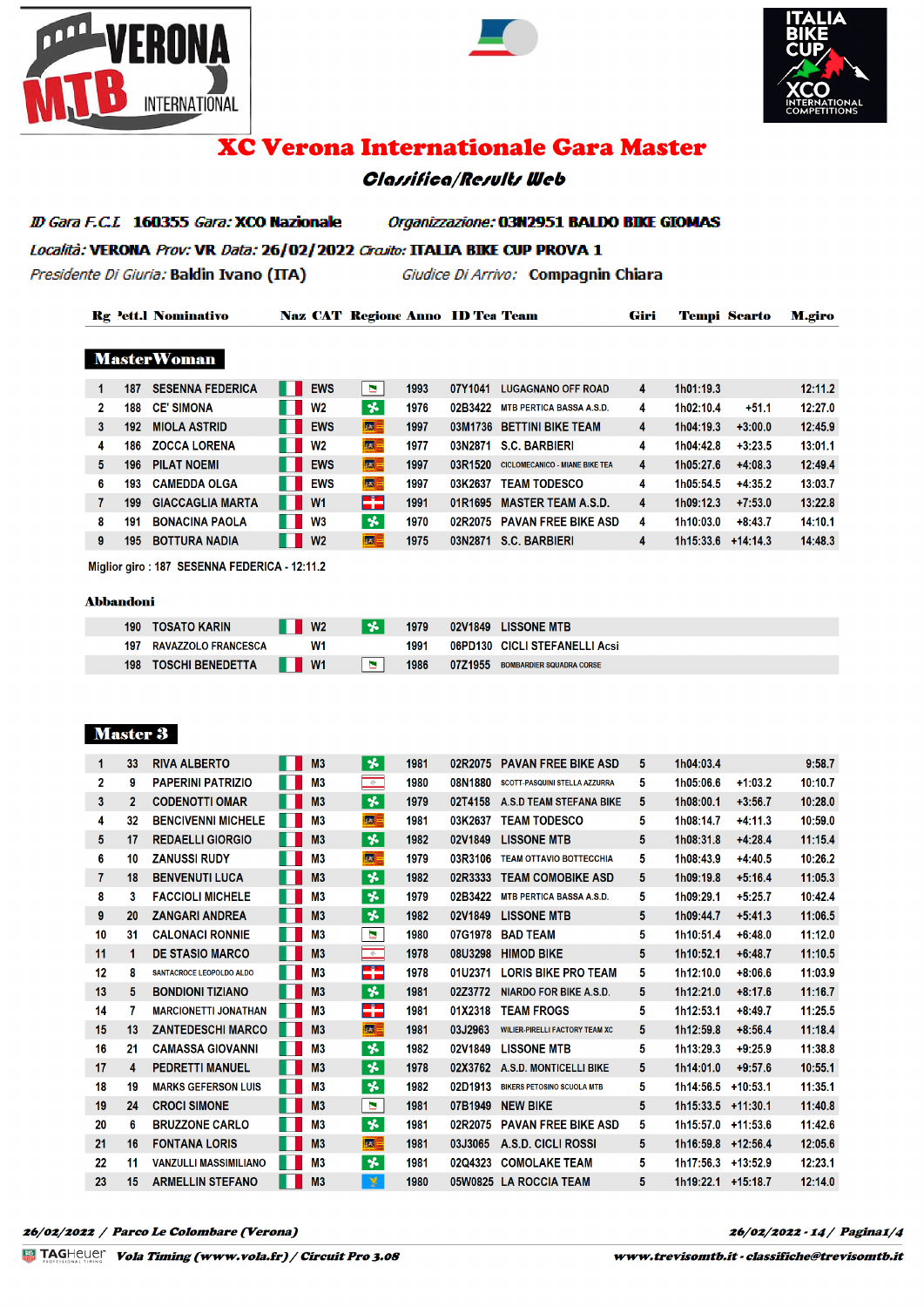|                |           | Rg 'ett.I Nominativo                       |                | Naz CAT Regione Anno ID Tea Team |              |                                                        | Giri   | Tempi Scarto                           |       | M.giro             |
|----------------|-----------|--------------------------------------------|----------------|----------------------------------|--------------|--------------------------------------------------------|--------|----------------------------------------|-------|--------------------|
| 24             | 30        | <b>ZANOTTO RICCARDO</b>                    | M <sub>3</sub> | 客                                | 1978         | 03E2823 ASD SAN BORTOLO                                | 5      | 1h20:58.4 +16:55.0                     |       | 12:34.9            |
| 25             | 28        | <b>LEO ALESSIO</b>                         | M3             |                                  | 1979         | 06PD130 CICLI STEFANELLI Acs                           | 4      | 1h05:31.0 +1 Giro                      |       | 13:37.2            |
| 26             | 14        | <b>CAMPACI ANTONY</b>                      | M <sub>3</sub> | 图                                | 1981         | 03E2823 ASD SAN BORTOLO                                | 4      | 1h06:12.2 +1 Giro                      |       | 13:01.9            |
| 27             | 27        | <b>PEDERZOLI FEDERIC()</b>                 | M3             | $\mathbf{N}$                     | 1980         | 07G1950 CTE - MUDLOVERS                                | 4      | 1h06:17.4 +1 Giro                      |       | 13:03.8            |
|                |           |                                            |                |                                  |              |                                                        |        |                                        |       |                    |
|                |           | Miglior giro: 33 RIVA ALBERTO - 9:58.7     |                |                                  |              |                                                        |        |                                        |       |                    |
|                | Abbandoni |                                            |                |                                  |              |                                                        |        |                                        |       |                    |
|                | 22        | <b>GANDOLFI NICOLAS</b>                    |                |                                  | 1982         | 07M1424 IEMA MTB TEAM                                  |        |                                        |       |                    |
|                | 25        | <b>ZANOVELLO LUCIANO</b>                   | M3<br>M3       | $\mathbf{z}$                     | 1979         | 06PD130 CICLI STEFANELLI Acsi                          |        |                                        |       |                    |
|                |           |                                            |                |                                  |              |                                                        |        |                                        |       |                    |
|                |           |                                            |                |                                  |              |                                                        |        |                                        |       |                    |
|                |           |                                            |                |                                  |              |                                                        |        |                                        |       |                    |
|                | M aster 4 |                                            |                |                                  |              |                                                        |        |                                        |       |                    |
| $\mathbf{1}$   | 59        | <b>ZANIER MAURO</b>                        | M4             | <b>KSE</b>                       | 1977         | 03P2696 SPEZZOTTO BIKE TEA                             | 5      | 1h05:41.8                              |       | 10:32.6            |
| $\mathbf{2}$   | 58        | <b>COLOMBO SIMONE</b>                      | M4             | $\boldsymbol{\star}$             | 1977         | 02H4187 KTM-PROTEK-ELETTROSYSTEM                       | 5      | 1h06:32.0                              | +50.2 | 10:34.1            |
| 3              | 44        | <b>FABBRI CHRISTIAN</b>                    | M4             | $\blacksquare$                   | 1975         | 07Z1971 TEAM ESSERE                                    | 5      | $1h07:47.0$ +2:05.2                    |       | 10:38.8            |
| 4              | 41        | <b>ZAMPEDRI LUCA</b>                       | M4             | 國目                               | 1976         | 03K2637 TEAM TODESCO                                   | 5      | 1h07:50.4 +2:08.6                      |       | 10:35.6            |
| 5              | 36        | PIERMARTERI ALESSANDRO                     | M4             | $\star$                          | 1973         | 02C2369 BICITIME RACING TEAM A.S.D                     | 5      | $1h08:52.1$ +3:10.3                    |       | 10:58.6            |
| 6              | 38        | POGGIALI RICCARDO                          | M4             | $\phi$                           | 1976         | 08H3136 BIKING RACING TEAM                             | 5      | $1h09:33.1$ +3:51.3                    |       | 11:50.2            |
| $\overline{7}$ | 54        | <b>MINIERI DIEGO</b>                       | M4             | <b>SA</b>                        | 1974         | 03P2696 SPEZZOTTO BIKE TEA                             | 5      | 1h09:49.6 +4:07.8                      |       | 11:08.7            |
| 8              | 40        | <b>ARTUSI ANDREA</b>                       | M4             | $\star$                          | 1973         | 02R2075 PAVAN FREE BIKE ASI                            | 5      | 1h10:08.0 +4:26.2                      |       | 11:16.8            |
| 9              | 63        | <b>SERCECCHI ANDREA</b>                    | M4             |                                  | 1973         | <b>12RM45: BOMBARDIER SQUADRA CORSE A</b>              | 5      | 1h11:40.0 +5:58.2                      |       | 11:47.4            |
| 10             | 55        | <b>CUCCO LUIGI</b>                         | M4             | rin.<br>D                        | 1973         | 01C2379 DOTTA BIKE RACING TEA                          | 5      | $1h13:27.9$ +7:46.1                    |       | 11:45.6            |
| 11             | 64        | <b>SITTONI DIEGO</b>                       | M4             | -5                               | 1974         | <b>20K1302 POLISPORTIVA OLTREFERSII</b>                | 5      | $1h13:46.5$ +8:04.7                    |       | 11:48.8            |
| 12             | 46        | <b>PAGLIANO DAVIDE</b>                     | M4             | ÷                                | 1976         | 01X2318 TEAM FROGS                                     | 5      | 1h13:52.9 +8:11.1                      |       | 11:29.6            |
| 13             | 39        | <b>GASPARETTO GIOVANNI</b>                 | M4             | 圖                                | 1975         | 03A1126 MTB CLUB GAERNE                                | 5      | 1h14:09.3 +8:27.5                      |       | 11:27.2            |
| 14             | 68        | ROCCHI RICCARDO                            | M4             | $\phi$                           | 1973         | 08K3297 VO2 CYCLING TEAM                               | 5      | $1h15:03.6$ +9:21.8                    |       | 12:22.4            |
| 15             | 35        | <b>TOGNONI DENIS</b>                       | M4             | $\phi$                           | 1975         | 08U3298 HIMOD BIKE                                     | 5      | $1h15:33.3$ +9:51.5                    |       | 11:41.0            |
| 16             | 47        | <b>BROGNARA MATTEO</b>                     | M4             | 图                                | 1973         | 03E3340 RF TEAM                                        | 5      | 1h16:51.7 +11:09.9                     |       | 11:44.4            |
| 17             | 69        | <b>TIMITILLI ALESSANDR</b>                 | M4             | $\frac{1}{2}$                    | 1975         | 08A3121 A.S.D. TEAM SIENA BIKE                         | 5      | 1h17:10.0 +11:28.2                     |       | 11:15.8            |
| 18             | 61        | <b>FRANZI MICHELE</b>                      | M4             | $\boldsymbol{\star}$             | 1973         | 02Q4634 HARDENNOBIKE                                   | 5      | 1h17:22.3 +11:40.5                     |       | 12:10.6            |
| 19             | 60        | <b>TONEZZER LUCA</b>                       | M4             | ÷                                | 1977         | 20K1302 POLISPORTIVA OLTREFERSII                       | 5      | 1h19:01.4 +13:19.6                     |       | 12:20.9            |
| 20             | 62        | <b>BECCALLI MARCO</b>                      | M4             | $\overline{\mathbf{r}}$          | 1974         | 02T4469 VAM RACE ASD                                   | 5      | 1h19:09.5 +13:27.7                     |       | 12:31.5            |
| 21             | 50        | ANDREATTA ALESSANDI                        | M4             | $\frac{1}{2}$                    | 1975         | 20K1302 POLISPORTIVA OLTREFERSII                       | 5      | 1h19:25.7 +13:43.9                     |       | 12:53.1            |
| 22             | 48        | IANNAMORELLI CLAUDIC                       | M4             | N.                               | 1975         | 07Y1041 LUGAGNANO OFF ROAD                             | 5      | 1h19:46.9 +14:05.1                     |       | 12:32.9            |
| 23             | 66        | <b>PIAI DENIS</b>                          | M4             | 墨                                | 1974         | 05W0825 LA ROCCIA TEAM                                 | 4      | 1h03:15.8 +1 Giro                      |       | 12:25.5            |
| 24             | 57        | <b>DENTI ANDREA PABLI</b>                  | M4             | $\boldsymbol{\star}$             | 1974         | 02L4405 ASD BICI BIKE 93                               | 4      | 1h03:25.6 +1 Giro                      |       | 12:28.6            |
| 25<br>26       | 65<br>71  | <b>COPPIARDI GIORGIO</b><br>NONIS FEDERICO | M4<br>M4       | 长                                | 1975<br>1975 | 04BS088 APP TEAM ERRE BIKE Ac<br>02Q4323 COMOLAKE TEAM | 4<br>4 | 1h03:36.9 +1 Giro<br>1h04:18.9 +1 Giro |       | 12:43.6<br>12:54.4 |
| 27             | 72        | <b>FAVALORO MICHELE</b>                    | M4             | *                                | 1976         | 02L4223 FM BIKE FACTORY TEAM                           | 4      | 1h05:25.2 +1 Giro                      |       | 13:02.5            |
| 28             | 56        | TOMASELLI IVAN GRAZIANO                    | M4             | $\boldsymbol{\star}$             | 1973         | 02L3930 COLOGNESE BIKE                                 | 4      | 1h06:47.7 +1 Giro                      |       | 13:12.7            |
| 29             |           | 43 GRIGIS MARCO                            | M4             | $\boldsymbol{\star}$             | 1975         | 02Z3859 LE MARMOTTE LORET                              | 4      | 1h06:58.9 +1 Giro                      |       | 12:49.1            |
| 30             | 53        | <b>TRAVAGIN LEONARD()</b>                  | M4             | 图目                               | 1976         | 03P2162 A.S.D. TEAM VELOCIRAPTOR:                      | 4      | 1h07:30.5 +1 Giro                      |       | 13:28.4            |
| 31             |           | 52 ARTUSO LUCA                             | M4             | <b>SEE</b>                       | 1974         | 03P0893 G.S. STABIUZZO                                 | 4      | 1h11:08.2 +1 Giro                      |       | 13:01.1            |
|                |           | -----------                                |                |                                  |              |                                                        |        |                                        |       |                    |

Miglior giro: 59 ZANIER MAURO - 10:32.6

#### Abbandoni

| 37 VARESCO ADRIANO 1 M4 |  |
|-------------------------|--|
|-------------------------|--|

1973 20D1153 UNIONE SPORTIVA LITEGOSA A.S.I

# Master 5

|             | 79 GOTTA DOMENICO           | $\blacksquare$ M5 | التبتي         | 1971 | 01C2131 MAGICUNEO                        | 1h09:53.9           |         | 11:09.7 |
|-------------|-----------------------------|-------------------|----------------|------|------------------------------------------|---------------------|---------|---------|
| $2^{\circ}$ | 78 LANER ANDREAS            | $\blacksquare$ M5 | $-\sigma$      | 1970 | 21S1018 BIKE TEAM GAIS ASV               | 1h10:45.4           | $+51.5$ | 11:14.4 |
|             | 3 74 BALLARDINI EMILIAN(KMS |                   | -31            | 1971 | 20J0315 TEAM LAPIERRE - TRENTINO - ALE 5 | 1h11:00.5 +1:06.6   |         | 11:28.1 |
|             | 82 GHETTI WILMER            | <b>M5</b>         | $\blacksquare$ | 1970 | 07S1899 SURFING SHOP                     | $1h12:14.0 +2:20.1$ |         | 11:26.6 |

 $-35$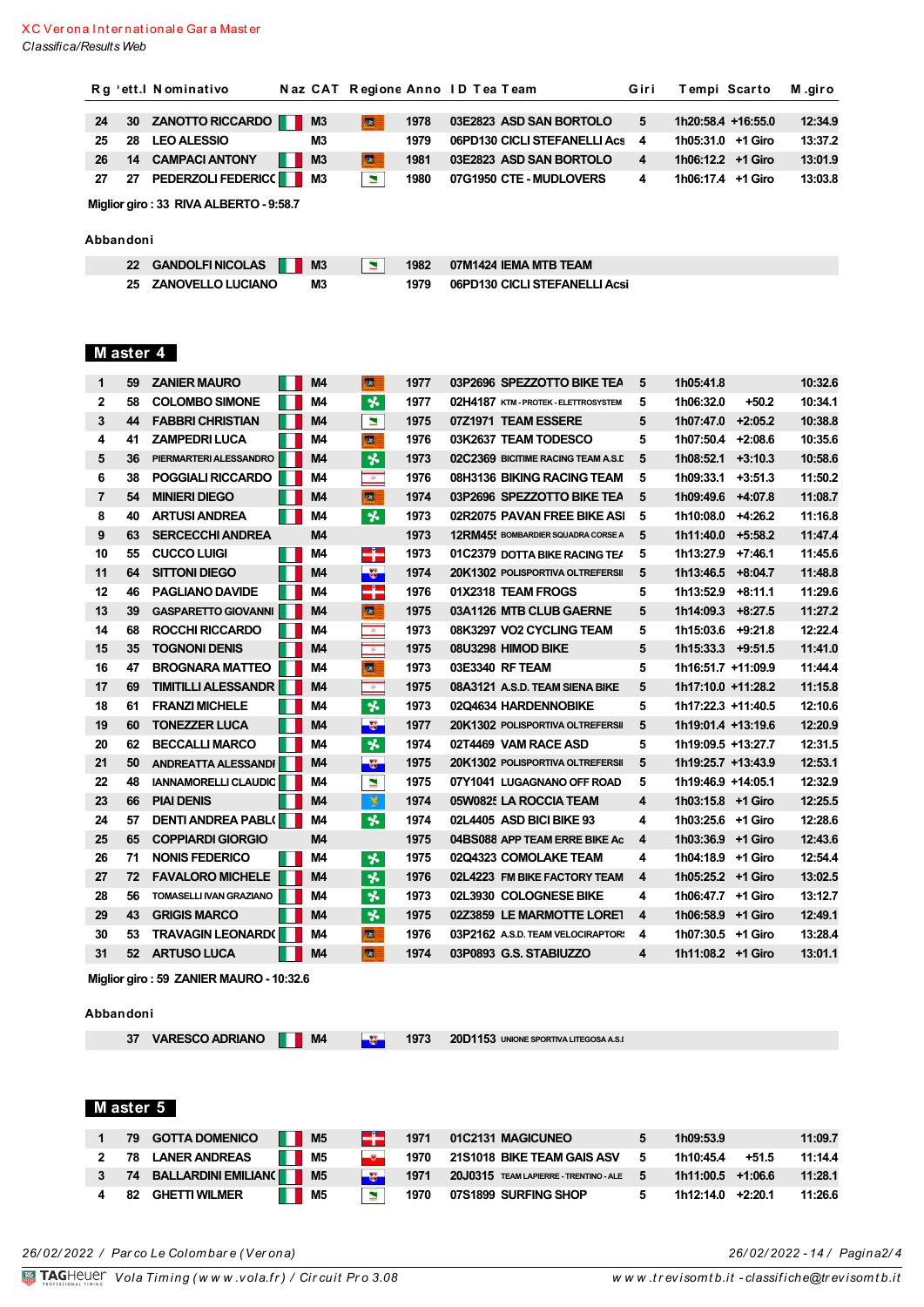|                |    | Rg 'ett. IN ominativo         | Naz CAT        | Regione Anno ID Tea Team |           |                                           | Giri | Tempi Scarto |           | M.giro  |
|----------------|----|-------------------------------|----------------|--------------------------|-----------|-------------------------------------------|------|--------------|-----------|---------|
|                |    |                               |                |                          |           |                                           |      |              |           |         |
| 5              | 93 | <b>GUGLIELMI MATTEO</b>       | M <sub>5</sub> | 1972<br>$\blacksquare$   |           | 07Z1971 TEAM ESSERE                       | 5    | 1h12:19.4    | $+2:25.5$ | 11:39.3 |
| 6              | 94 | <b>BOVINO MARIO</b>           | M <sub>5</sub> | $\blacksquare$<br>1970   |           | 07G1978 BAD TEAM                          | 5    | 1h13:16.8    | $+3:22.9$ | 11:43.4 |
| $\overline{7}$ | 75 | <b>OLOVRAP AMEDEO SILVI</b>   | M <sub>5</sub> | 长<br>1969                |           | 02V1849 LISSONE MTB                       | 5    | 1h13:19.9    | $+3:26.0$ | 11:11.2 |
| 8              | 81 | <b>PASINELLI GIAN MICHELI</b> | M5             | ₩<br>1969                |           | 02L4405 ASD BICI BIKE 93                  | 5    | 1h13:28.2    | $+3:34.3$ | 11:53.9 |
| 9              | 76 | <b>ZUCCOLINI CARLO</b>        | M <sub>5</sub> | 1968<br>м                |           | 07Y1041 LUGAGNANO OFF ROAD                | 5    | 1h14:28.9    | $+4:35.0$ | 12:38.5 |
| 10             | 95 | <b>BELLATO FRANCESCI</b>      | M <sub>5</sub> | <b>SA</b><br>1970        |           | 03N2062 A.S.D. M B TEAM MACRO             | 5    | 1h14:33.6    | $+4:39.7$ | 12:00.3 |
| 11             | 85 | <b>ERCULIANI NICOLA</b>       | M <sub>5</sub> | п<br>1968                |           | 12P0894 CMQ CARBONHUBO                    | 5    | 1h15:47.9    | $+5:54.0$ | 11:57.1 |
| 12             | 80 | <b>RICCARDI ANGELO</b>        | M <sub>5</sub> | 头<br>1971                |           | 02C2369 BICITIME RACING TEAM A.S.D        | 5    | 1h16:07.7    | $+6:13.8$ | 11:59.3 |
| 13             | 92 | <b>GANASSI ANDREA</b>         | M <sub>5</sub> | $\star$<br>1971          |           | 02V3776 GB JUNIOR TEAM                    | 5    | 1h17:09.6    | $+7:15.7$ | 11:35.4 |
| 14             | 86 | <b>BRAMBILLA MAURIZIC</b>     | M5             | 长<br>1969                |           | 02R2075 PAVAN FREE BIKE ASI               | 4    | 1h03:05.2    | +1 Giro   | 12:19.4 |
| 15             | 88 | <b>HINDER PASCAL</b>          | M <sub>5</sub> | 1972<br>00               | <b>RV</b> | <b>RV DORNBIRN</b>                        | 4    | 1h03:06.5    | $+1$ Giro | 12:41.8 |
| 16             | 99 | <b>TORTOLANI UGO</b>          | M <sub>5</sub> | 1971                     |           | <b>12RM455 BOMBARDIER SQUADRA CORSE A</b> | 4    | 1h03:41.0    | +1 Giro   | 12:23.7 |
| 17             | 89 | <b>SANA ROBERTO</b>           | M <sub>5</sub> | 客<br>1970                |           | 02J4396 VANOTTI CYCLE TEAN                | 4    | 1h04:35.2    | +1 Giro   | 12:39.3 |
| 18             | 84 | <b>TACCONI GILBERTO</b>       | M <sub>5</sub> | ×<br>1970                |           | 07V1967 TEAM CICLI MANINI                 | 4    | 1h04:53.4    | +1 Giro   | 12:42.9 |
| 19             | 96 | <b>DON MASSIMO</b>            | M <sub>5</sub> | $\star$<br>1971          |           | 02B3422 MTB PERTICA BASSA A.S.D.          | 4    | 1h05:45.0    | +1 Giro   | 12:57.1 |
| 20             | 90 | <b>COBELLI MARCO</b>          | M <sub>5</sub> | 长<br>1971                |           | 02K4189 PRO SPORT TREMOSINE A.S.          | 4    | 1h07:19.7    | +1 Giro   | 13:19.9 |
| 21             | 87 | <b>BRUZZONE MASSIMO</b>       | M <sub>5</sub> | е<br>1970                |           | 06H1239 TEAM SENZA SENSO A.S.             | 4    | 1h20:40.0    | +1 Giro   | 15:04.7 |

Miglior giro: 79 GOTTA DOMENICO - 11:09.7

## Master 6

| 1  | 105 | <b>MORANDIN ROBERTO</b>    | M <sub>6</sub> | 标                        | 1963 |         | 03N2967 BODY EVIDENCE                  | 5 | 1h09:35.2         |           | 10:57.7 |
|----|-----|----------------------------|----------------|--------------------------|------|---------|----------------------------------------|---|-------------------|-----------|---------|
| 2  | 117 | <b>CANNAS IGNAZIO</b>      | M <sub>6</sub> | ₩                        | 1967 |         | 06J1340 A.S.D. ANDORARACE              | 5 | 1h11:25.9         | $+1:50.7$ | 11:16.3 |
| 3  | 106 | <b>BARTESAGHI GIOVAN</b>   | M <sub>6</sub> | ₩                        | 1964 |         | 02V1849 LISSONE MTB                    | 5 | 1h12:28.1         | $+2:52.9$ | 11:19.3 |
| 4  | 109 | <b>BIANCO MORENO</b>       | M <sub>6</sub> | 55                       | 1963 |         | 03Q2315 CUBE CRAZY VICTORIA BIKE       | 5 | 1h12:36.8         | $+3:01.6$ | 11:28.5 |
| 5  | 102 | <b>MAGAGNOTTI DANIEL</b>   | M <sub>6</sub> | <b>SER</b>               | 1966 |         | 03K3325 A.S.D. AVESANI                 | 5 | 1h12:42.0         | $+3:06.8$ | 11:29.9 |
| 6  | 113 | <b>LEONI GERMANO</b>       | M <sub>6</sub> | $\blacksquare$           | 1966 |         | 07Y1866 TEAM PASSION FAENTIN           | 5 | 1h13:06.5         | $+3:31.3$ | 11:34.7 |
| 7  | 110 | <b>COTTIN CORRADO</b>      | M <sub>6</sub> |                          | 1964 |         | 22C0672 G.S. CICLI BENATO              | 5 | 1h13:28.7         | $+3:53.5$ | 11:33.1 |
| 8  |     | 118 PETTINÀ FABIO          | M <sub>6</sub> | <b>SAT</b>               | 1967 |         | 03M3167 WILIER-PIRELLI FACTORY TEAM MI | 5 | 1h13:56.6         | $+4:21.4$ | 11:37.3 |
| 9  | 111 | <b>CASCIOTTA VITTORIO</b>  | M <sub>6</sub> | 长                        | 1963 |         | 02Y1948 MTB ITALIA                     | 5 | 1h14:24.5         | $+4:49.3$ | 12:03.9 |
| 10 | 123 | <b>ANDREIS MARCO</b>       | M6             |                          | 1965 | 1174    | <b>REVOLUTION MTB Csi</b>              | 5 | 1h15:04.9         | $+5:29.7$ | 11:42.8 |
| 11 | 103 | <b>RIZZO MASSIMO</b>       | M <sub>6</sub> | 恩                        | 1966 |         | 06X1452 GS TERMO LA SPEZIA AS          | 5 | 1h15:17.3         | $+5:42.1$ | 11:27.2 |
| 12 | 108 | <b>TURSI MAURO</b>         | M <sub>6</sub> |                          | 1966 |         | 01U2371 LORIS BIKE PRO TEAN            | 5 | 1h16:08.6         | $+6:33.4$ | 11:36.0 |
| 13 |     | <b>104 NAVA MARIO</b>      | M <sub>6</sub> | ች                        | 1964 |         | 02V1849 LISSONE MTB                    | 5 | 1h17:27.9         | $+7:52.7$ | 12:05.0 |
| 14 | 122 | <b>DA LIO MASSIMILIANC</b> | M <sub>6</sub> | 医                        | 1966 |         | 03M3327 CICLI MORBIATO                 | 4 | 1h01:44.6         | +1 Giro   | 12:08.6 |
| 15 |     | <b>124 PIATESI STEFANO</b> | M <sub>6</sub> | $\overline{\phantom{0}}$ | 1967 |         | 07M1823 BARACCA LUGO MTB               | 4 | 1h01:52.7         | +1 Giro   | 12:07.2 |
| 16 | 129 | <b>ALUNNO DANILO</b>       | M <sub>6</sub> |                          | 1966 | 01NO061 |                                        | 4 | 1h02:37.9         | +1 Giro   | 11:57.8 |
| 17 | 107 | <b>COMINI SERGIO</b>       | M <sub>6</sub> | $\boldsymbol{\star}$     | 1964 |         | 02T4158 A.S.D TEAM STEFANA BIL         | 4 | 1h03:12.8         | +1 Giro   | 12:27.4 |
| 18 | 126 | <b>PAOLINO LEONARDO</b>    | M <sub>6</sub> | 头                        | 1967 |         | 02J4333 TEAM RIDICULOUS                | 4 | 1h04:07.3         | +1 Giro   | 12:18.8 |
| 19 | 101 | <b>BARILANI GIANLUCA</b>   | M <sub>6</sub> | 标                        | 1966 |         | 03K2637 TEAM TODESCO                   | 4 | 1h13:37.3         | +1 Giro   | 14:18.0 |
| 20 | 120 | <b>GNATA ANTONIO</b>       | M6             | <b>SAT</b>               | 1967 |         | 03S0546 C.S. LIBERTAS SCORZE'          | 4 | 1h19:54.9         | +1 Giro   | 15:37.9 |
| 21 | 121 | <b>MARIANI MASSIMO</b>     | M <sub>6</sub> | 头                        | 1963 |         | 02J4396 VANOTTI CYCLE TEAN             | 4 | 1h19:56.2 +1 Giro |           | 14:41.5 |

Miglior giro: 105 MORANDIN ROBERTO - 10:57.7

### M aster 7

|              |     | <b>146 ANDREIS FABIO</b>       | <b>M7</b>        |                        | 1961 | <b>REVOLUTION MTB Csi 4</b><br>1174  |   | 56:43.0   |                   | 11:11.3 |
|--------------|-----|--------------------------------|------------------|------------------------|------|--------------------------------------|---|-----------|-------------------|---------|
| $\mathbf{2}$ | 145 | <b>MANGERINI BALDASSAR</b>     | M7               | ∣ %                    | 1961 | 02X3762 A.S.D. MONTICELLI BIKE       | 4 | 56:57.4   | $+14.4$           | 11:08.2 |
|              |     | 142 BIRELLO PAOLO              | <b>M7</b><br>. . | <b>Ist</b>             | 1962 | 03C1431 SCAVEZZON SQUADRA COR:       | 4 | 57:08.5   | $+25.5$           | 11:27.5 |
| 4            |     | 131 ZANOLETTI CLAUDIO          | <b>M7</b><br>H   | $\star$                | 1960 | 02V1849 LISSONE MTB                  | 4 | 57:36.5   | $+53.5$           | 11:35.7 |
| 5            |     | 135 ZAMBONI ANDREA             | <b>M7</b><br>ш   | ‰                      | 1961 | 02J4333 TEAM RIDICULOUS              | 4 |           | $58:44.4$ +2:01.4 | 11:25.6 |
| 6            |     | 147 SALVATORI STEFANO          | <b>M7</b>        | $\blacksquare$         | 1959 | 07G1978 BAD TEAM                     | 4 |           | $59:33.6$ +2:50.6 | 11:56.8 |
|              | 137 | <b>BRAIDOT MAURO</b>           | <b>M7</b><br>ш   | -¥                     | 1960 | 05Y0097 CAPRIVESI                    | 4 | 1h00:15.7 | $+3:32.7$         | 11:48.5 |
| 8            |     | <b>148 PIERELLI SANTE LUIG</b> | ш<br><b>M7</b>   | $\widehat{\mathbf{U}}$ | 1962 | 09Y0801 SUPERBIKE BRAVI PLATFORMS TE | 4 | 1h01:27.3 | $+4:44.3$         | 11:50.1 |
|              | 139 | <b>ARICI LEONARDO</b>          | M7               | $\boldsymbol{\star}$   | 1959 | 02W2601 RACING ROSOLA BIKE A.S.D.    | 4 | 1h01:52.3 | $+5:09.3$         | 12:33.6 |
|              |     |                                |                  |                        |      |                                      |   |           |                   |         |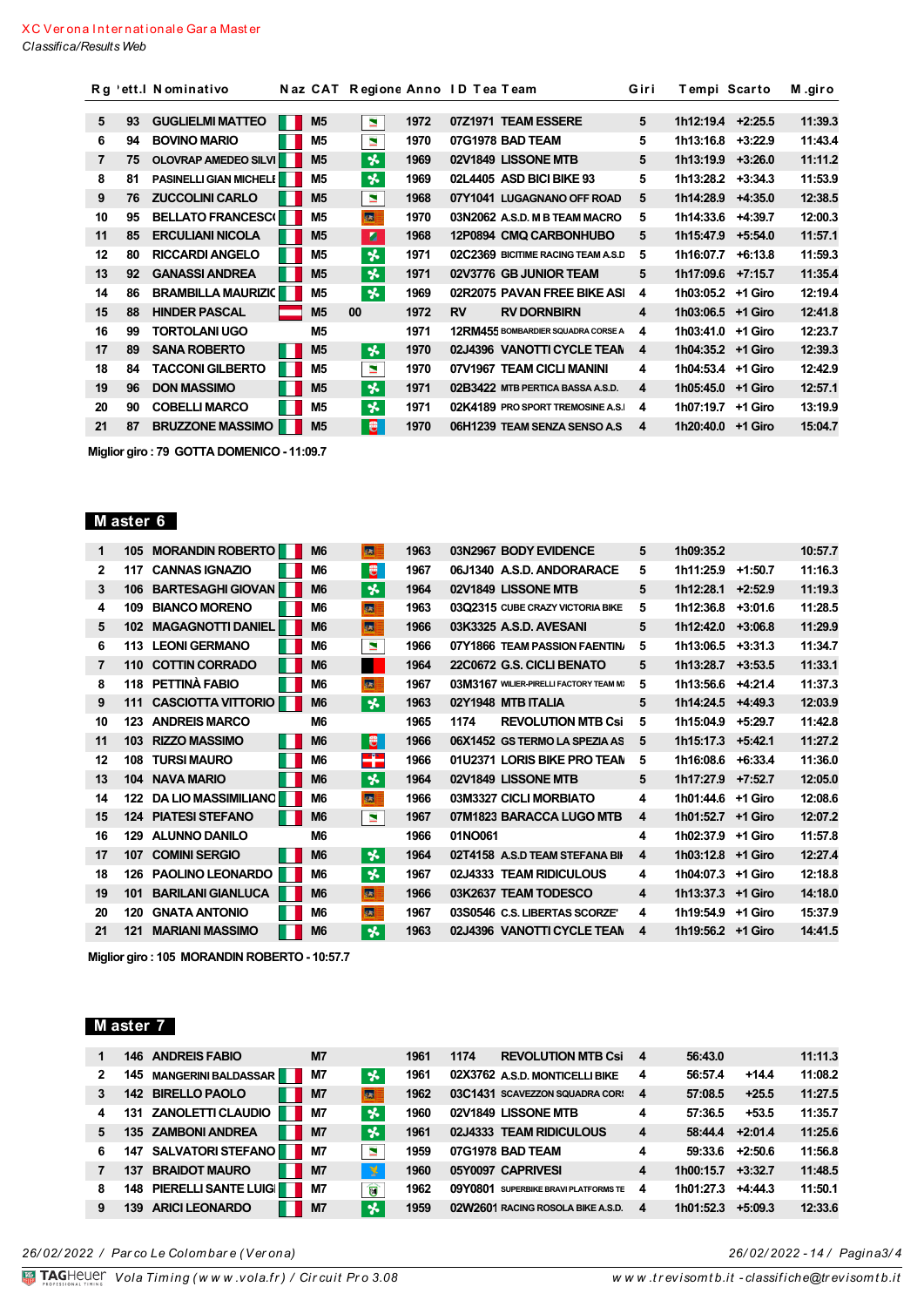|         |           | Rg 'ett. I Nominativo                            |       |                | Naz CAT Regione Anno ID Tea Team |      |      |                                       | Giri | Tempi Scarto        |                 | M.giro  |
|---------|-----------|--------------------------------------------------|-------|----------------|----------------------------------|------|------|---------------------------------------|------|---------------------|-----------------|---------|
|         |           |                                                  |       |                |                                  |      |      |                                       |      |                     |                 |         |
| 10      |           | <b>152 POLTRONIERI LUCA</b>                      | n a s | M <sub>7</sub> | ■                                | 1960 |      | 03X3288 TEAM FINCATO XC VERONA        | 4    | 1h02:09.3           | $+5:26.3$       | 12:46.8 |
| 11      |           | <b>144 GARGANTINI GIANCARL(THE</b>               |       | <b>M7</b>      | $\boldsymbol{\ast}$              | 1962 |      | 02P3489 S.C. TRIANGOLO LARIANO A.S.D. | 4    | 1h02:44.3           | $+6:01.3$       | 12:31.2 |
| $12 \,$ |           | 141 FANGAZIO ALESSIO                             | . .   | M7             | F۴                               | 1962 |      | 01N2074 LESSONA BIKE TEAM             | 4    | $1h04:34.5$ +7:51.5 |                 | 12:52.8 |
| 13      |           | <b>151 CERVELLIN MAURIZIO</b>                    |       | <b>M7</b>      |                                  | 1960 | 1174 | <b>REVOLUTION MTB Csi</b>             | 4    | 1h08:02.6 +11:19.6  |                 | 13:17.8 |
| 14      |           | <b>150 CARMINATI EGIDIO</b>                      | . .   | M7             | *                                | 1961 |      | 02R2557 CARAVAGGIO OFFROAD            | 3    |                     | 59:16.5 +1 Giro | 15:45.5 |
| 15      | 140       | <b>RIDOLFI SERGIO</b>                            | . .   | M7             | 品                                | 1958 |      | 03X2704 VELO CLUB GARDA               | 3    | 1h00:03.9           | +1 Giro         | 16:07.6 |
|         |           | Miglior giro: 145 MANGERINI BALDASSARE - 11:08.2 |       |                |                                  |      |      |                                       |      |                     |                 |         |
|         | Abbandoni |                                                  |       |                |                                  |      |      |                                       |      |                     |                 |         |
|         |           | 133 FUSAR BASSINI EDOARD                         |       | M <sub>7</sub> | <b>x</b>                         | 1960 |      | 02V1849 LISSONE MTB                   |      |                     |                 |         |

# Master 8

| 132 SAVINO                              | <b>II</b> M8 | <b>SAT</b>             | 1956 | 03M1736 BETTINI BIKE TEAM          | 1h06:00.5           | 13:14.9 |
|-----------------------------------------|--------------|------------------------|------|------------------------------------|---------------------|---------|
| 2 138 BOLOGNESI ERMINIO <b>NA 18</b> M8 |              | $\vert\mathbf{G}\vert$ | 1955 | 03L2941 FOUR ES RACING TEA         | 1h07:56.0 +1:55.5   | 13:10.0 |
| 136 PEZZIN CLAUDIO                      | <b>I</b> M8  | $ s_{\mathcal{R}} $    | 1957 | $03Q2315$ CUBE CRAZY VICTORIA BIKE | $1h11:55.0$ +5:54.5 | 14:00.2 |
| 4 134 FORMENTON DANIELI M8              |              | <b>ka E</b>            | 1956 | 03C1431 SCAVEZZON SQUADRA CORS     | 1h16:07.2 +10:06.7  | 14:17.1 |

Miglior giro: 138 BOLOGNESI ERMINIO - 13:10.0

## Master 7+

| 1            | 146 | <b>ANDREIS FABIO</b>         | M <sub>7</sub> |                      | 1961 | 1174 | <b>REVOLUTION MTB Csi</b>             | 4 | 56:43.0            |           | 11:11.3 |
|--------------|-----|------------------------------|----------------|----------------------|------|------|---------------------------------------|---|--------------------|-----------|---------|
| $\mathbf{2}$ | 145 | <b>MANGERINI BALDASSAR</b>   | <b>M7</b>      | 头                    | 1961 |      | 02X3762 A.S.D. MONTICELLI BIKE        | 4 | 56:57.4            | $+14.4$   | 11:08.2 |
| 3            | 142 | <b>BIRELLO PAOLO</b>         | M7             | 标                    | 1962 |      | 03C1431 SCAVEZZON SQUADRA COR:        | 4 | 57:08.5            | $+25.5$   | 11:27.5 |
| 4            | 131 | <b>ZANOLETTI CLAUDIO</b>     | <b>M7</b>      | 头                    | 1960 |      | 02V1849 LISSONE MTB                   | 4 | 57:36.5            | $+53.5$   | 11:35.7 |
| 5            | 135 | <b>ZAMBONI ANDREA</b>        | <b>M7</b>      | 长                    | 1961 |      | 02J4333 TEAM RIDICULOUS               | 4 | 58:44.4            | $+2:01.4$ | 11:25.6 |
| 6            | 147 | <b>SALVATORI STEFANO</b>     | <b>M7</b>      | ×                    | 1959 |      | 07G1978 BAD TEAM                      | 4 | 59:33.6            | $+2:50.6$ | 11:56.8 |
| 7            | 137 | <b>BRAIDOT MAURO</b>         | M7             | 孚                    | 1960 |      | 05Y0097 CAPRIVESI                     | 4 | 1h00:15.7          | $+3:32.7$ | 11:48.5 |
| 8            | 148 | <b>PIERELLI SANTE LUIG</b>   | <b>M7</b>      | U                    | 1962 |      | 09Y0801 SUPERBIKE BRAVI PLATFORMS TE  | 4 | 1h01:27.3          | $+4:44.3$ | 11:50.1 |
| 9            | 139 | <b>ARICI LEONARDO</b>        | M7             | $\boldsymbol{\star}$ | 1959 |      | 02W2601 RACING ROSOLA BIKE A.S.D.     | 4 | 1h01:52.3          | $+5:09.3$ | 12:33.6 |
| 10           | 152 | <b>POLTRONIERI LUCA</b>      | <b>M7</b>      | 85                   | 1960 |      | 03X3288 TEAM FINCATO XC VERONA        | 4 | 1h02:09.3          | $+5:26.3$ | 12:46.8 |
| 11           | 144 | <b>GARGANTINI GIANCARL(</b>  | <b>M7</b>      | $\star$              | 1962 |      | 02P3489 S.C. TRIANGOLO LARIANO A.S.D. | 4 | 1h02:44.3          | $+6:01.3$ | 12:31.2 |
| 12           | 141 | <b>FANGAZIO ALESSIO</b>      | M7             | æ                    | 1962 |      | 01N2074 LESSONA BIKE TEAM             | 4 | 1h04:34.5          | $+7:51.5$ | 12:52.8 |
| 13           |     | 132 SAVI IVO                 | M8             | 标                    | 1956 |      | 03M1736 BETTINI BIKE TEAM             | 4 | 1h06:00.5          | +9:17.5   | 13:14.9 |
| 14           | 138 | <b>BOLOGNESI ERMINIO</b>     | M8             | 統                    | 1955 |      | 03L2941 FOUR ES RACING TEA            | 4 | 1h07:56.0 +11:13.0 |           | 13:10.0 |
| 15           | 151 | <b>CERVELLIN MAURIZIO</b>    | M7             |                      | 1960 | 1174 | <b>REVOLUTION MTB Csi</b>             | 4 | 1h08:02.6 +11:19.6 |           | 13:17.8 |
| 16           | 136 | <b>PEZZIN CLAUDIO</b>        | M8             | <b>SA</b>            | 1957 |      | 03Q2315 CUBE CRAZY VICTORIA BIKE      | 4 | 1h11:55.0 +15:12.0 |           | 14:00.2 |
| 17           |     | <b>134 FORMENTON DANIELI</b> | M8             | 标                    | 1956 |      | 03C1431 SCAVEZZON SQUADRA COR:        | 4 | 1h16:07.2 +19:24.2 |           | 14:17.1 |
| 18           | 150 | <b>CARMINATI EGIDIO</b>      | М7             | ѩ                    | 1961 |      | 02R2557 CARAVAGGIO OFFROAD            | 3 | 59:16.5            | +1 Giro   | 15:45.5 |
| 19           | 140 | <b>RIDOLFI SERGIO</b>        | <b>M7</b>      | <b>RE</b>            | 1958 |      | 03X2704 VELO CLUB GARDA               | 3 | 1h00:03.9          | +1 Giro   | 16:07.6 |

Miglior giro: 145 MANGERINI BALDASSARE - 11:08.2

#### Abbandoni

133 FUSAR BASSINI EDOARD N7

1960 02V1849 LISSONE MTB

 $|\mathbf{x}|$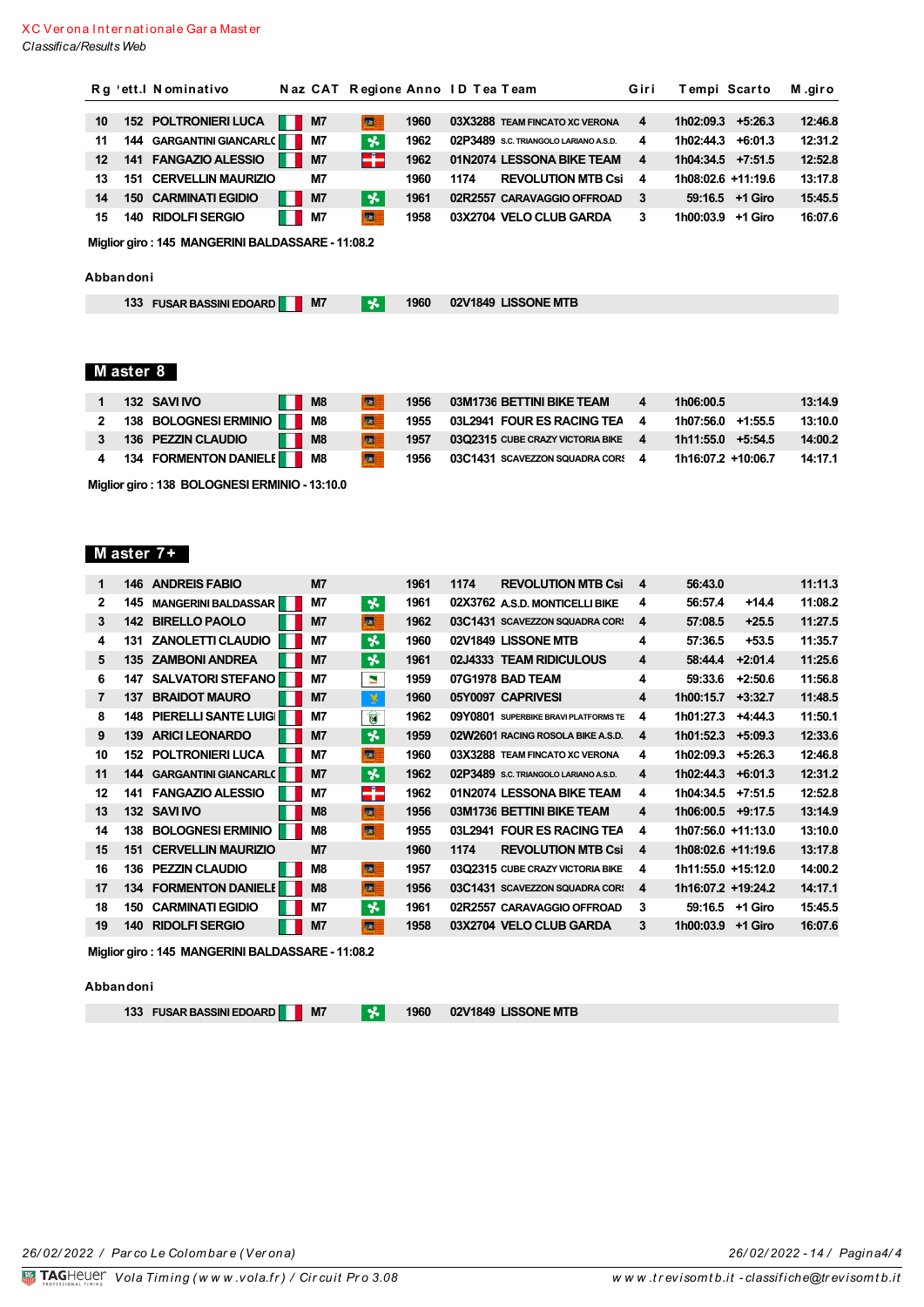





# **XC Verona Internationale Gara Master**

## **Classifica/Results Web**

ID Gara F.C.L 160355 Gara: XCO Nazionale Organizzazione: 03N2951 BALDO BIKE GIOMAS Località: VERONA Prov: VR Data: 26/02/2022 Circuito: ITALIA BIKE CUP PROVA 1 Presidente Di Giuria: Baldin Ivano (ITA) Giudice Di Arrivo: Compagnin Chiara

**Rg Pett.I Nominativo Naz CAT Regione Anno ID Tea Team** Giri **Tempi Scarto M.giro MasterElite**  $\frac{1}{2}$   $\frac{1}{2}$   $\frac{1}{2}$   $\frac{1}{2}$   $\frac{1}{2}$   $\frac{1}{2}$   $\frac{1}{2}$   $\frac{1}{2}$   $\frac{1}{2}$   $\frac{1}{2}$   $\frac{1}{2}$   $\frac{1}{2}$   $\frac{1}{2}$   $\frac{1}{2}$   $\frac{1}{2}$   $\frac{1}{2}$   $\frac{1}{2}$   $\frac{1}{2}$   $\frac{1}{2}$   $\frac{1}{2}$   $\frac{1}{2}$   $\frac{1}{2}$   $\blacksquare$  CIMT  $\blacksquare$  1003 09N1990  $\overline{1111000}$  $\sim$   $\sim$ 

| 1  | 4              | <b>GUIDI LORENZO</b>        | ELMI        | $\Rightarrow$             | 1993 | 08N1880 | SCOTT-PASQUINI STELLA AZZURRA    | 6 | 1h14:28.0          |            | 9:23.9  |
|----|----------------|-----------------------------|-------------|---------------------------|------|---------|----------------------------------|---|--------------------|------------|---------|
| 2  | 27             | <b>ZOCCOLANTI MATTIA</b>    | <b>ELMT</b> | $\mathbb{H}^{\mathbb{N}}$ | 1998 | 10Y0595 | ASD BIKELAND TEAM BIKE 2003      | 6 | 1h14:53.7          | $+25.7$    | 9:40.3  |
| 3  | $\overline{2}$ | <b>SAVI NICOLA</b>          | <b>ELMT</b> | a                         | 1993 | 03L1735 | <b>G.C. CICLI AGORDINA</b>       | 6 | 1h15:44.5          | $+1:16.5$  | 9:39.2  |
| 4  | 12             | <b>VAIRA CRISTIAN</b>       | <b>ELMT</b> | 医目                        | 1994 | 03K2637 | <b>TEAM TODESCO</b>              | 6 | 1h18:01.3          | $+3:33.3$  | 10:30.9 |
| 5  | 7              | <b>CIGOLINI MATTIA</b>      | <b>ELMT</b> | $\star$                   | 1999 | 02U3663 | SPRINT BIKE LUMEZZANE A.S.D.     | 6 | 1h18:22.9          | $+3:54.9$  | 10:23.0 |
| 6  | 5              | <b>COZZAGLIO MAICOL</b>     | <b>ELMT</b> | $ ct  =$                  | 1994 |         | 03K2637 TEAM TODESCO             | 6 | 1h18:34.1          | $+4:06.1$  | 9:57.1  |
| 7  | 9              | <b>DE BONA SIMONE</b>       | <b>ELMT</b> | $\vert x \vert =$         | 1995 |         | 03Q2315 CUBE CRAZY VICTORIA BIKE | 6 | 1h20:12.0          | $+5:44.0$  | 10:03.4 |
| 8  | 18             | <b>LORENZI ELIA</b>         | <b>ELMT</b> | ⊠目                        | 1994 |         | 03K2637 TEAM TODESCO             | 6 | 1h20:35.8          | $+6:07.8$  | 10:16.6 |
| 9  | 11             | <b>MARTIN DAVIDE</b>        | <b>ELMT</b> | B.                        | 1997 |         | 06W1467 TEAM MENTECORPO          | 6 | 1h20:45.3          | $+6:17.3$  | 10:36.6 |
| 10 | 10             | <b>SEMINARA ANDREA</b>      | <b>ELMT</b> | $\overline{\mathbf{r}}$   | 1994 | 02V4328 | <b>TEAM SEMINARA BROTHERS</b>    | 6 | 1h21:40.5          | $+7:12.5$  | 10:17.3 |
| 11 | 16             | <b>ZANANDREA SIMONE</b>     | <b>ELMT</b> | <b>KSE</b>                | 2000 | 03L3222 | <b>PAVANELLO RACING TEAM</b>     | 6 | 1h22:39.8          | $+8:11.8$  | 10:25.1 |
| 12 | 36             | <b>MANGERINI MARCO</b>      | <b>ELMT</b> | $\boldsymbol{\star}$      | 1994 | 02T4158 | <b>A.S.D TEAM STEFANA BIKE</b>   | 6 | 1h23:06.5          | $+8:38.5$  | 10:34.4 |
| 13 | 19             | <b>CABRINI ANDREA</b>       | <b>ELMT</b> | $\overline{\mathbf{r}}$   | 1999 | 02P4488 | <b>B3L TEAM</b>                  | 6 | 1h23:51.0          | $+9:23.0$  | 10:35.9 |
| 14 | 15             | <b>DA ROS IVO</b>           | <b>ELMT</b> | ¥                         | 1995 |         | 05W0825 LA ROCCIA TEAM           | 6 | 1h24:00.5          | $+9:32.5$  | 10:18.0 |
| 15 | 24             | <b>PORCIATTI GIULIO</b>     | <b>ELMT</b> | $\Rightarrow$             | 1994 | 08D3124 | <b>CICLISSIMO BIKE TEAM</b>      | 6 | 1h24:12.0          | $+9:44.0$  | 10:48.9 |
| 16 | 6              | <b>COMINI LUCA</b>          | <b>ELMT</b> | $\boldsymbol{\star}$      | 1993 | 02T4158 | A.S.D TEAM STEFANA BIKE          | 6 | 1h24:43.1          | $+10:15.1$ | 10:51.2 |
| 17 | 34             | <b>BALLARINI MICHELE</b>    | <b>ELMT</b> | ×                         | 1995 |         | 07W1944 VALLE DEL CONCA          | 6 | 1h25:07.7 +10:39.7 |            | 10:58.9 |
| 18 | 13             | <b>LARGHI MARCO</b>         | <b>ELMT</b> | $\Rightarrow$             | 1996 |         | 08W3229 G.S. POPPI BP MOTION ASD | 6 | 1h25:46.9          | $+11:18.9$ | 10:47.0 |
| 19 | 49             | <b>BETTEGA FABIANO</b>      | <b>ELMT</b> |                           | 1996 | 3800136 | G.S. PAVIONE C.s.i.              | 6 | 1h26:24.7 +11:56.7 |            | 11:16.0 |
| 20 | 37             | <b>BIANCONI ANDREA</b>      | <b>ELMT</b> | $\mathbf{H}$              | 1994 | 10Y0595 | ASD BIKELAND TEAM BIKE 2003      | 6 | 1h26:26.8          | $+11:58.8$ | 11:14.4 |
| 21 | 32             | <b>SALGHETTI LORENZO</b>    | <b>ELMT</b> | $\boldsymbol{\star}$      | 1995 |         | 02X3762 A.S.D. MONTICELLI BIKE   | 6 | 1h28:01.1 +13:33.1 |            | 10:54.8 |
| 22 | 29             | <b>BREVI ANDREA</b>         | <b>ELMT</b> | $\boldsymbol{\star}$      | 1999 | 02V1849 | <b>LISSONE MTB</b>               | 6 | 1h29:42.1          | $+15:14.1$ | 11:17.9 |
| 23 | 45             | <b>PANTI STEFANO</b>        | <b>ELMT</b> | $\Rightarrow$             | 1998 |         | 08A3121 A.S.D. TEAM SIENA BIKE   | 6 | 1h31:30.1 +17:02.1 |            | 11:22.7 |
| 24 | 42             | <b>POMARI ALESSANDRO</b>    | <b>ELMT</b> | $ ct  =$                  | 1998 |         | 03W3140 TEAM BENETTI             | 6 | 1h32:06.5          | $+17:38.5$ | 10:55.9 |
| 25 | 22             | <b>ANDREATTA CRISTIAN</b>   | <b>ELMT</b> | 医目                        | 1994 | 03A1126 | <b>MTB CLUB GAERNE</b>           | 5 | 1h15:09.8          | +1 Giro    | 11:24.0 |
| 26 | 44             | <b>BARTOLUCCI GIANMARIA</b> | <b>ELMT</b> | $\blacksquare$            | 2000 |         | 07W1944 VALLE DEL CONCA          | 5 | 1h16:50.5          | +1 Giro    | 11:05.8 |
| 27 | 30             | <b>RENICA LORENZO</b>       | <b>ELMT</b> | $\boldsymbol{\star}$      | 2003 | 02U3663 | SPRINT BIKE LUMEZZANE A.S.D.     | 5 | 1h17:00.9          | +1 Giro    | 10:52.4 |
| 28 | 39             | <b>TESSARI FILIPPO</b>      | <b>ELMT</b> | $ cK  =$                  | 1996 | 03K3237 | <b>SWITCH TEAM</b>               | 5 | 1h17:02.1          | +1 Giro    | 11:13.6 |
| 29 | 43             | <b>ZAMBELLI DAVIDE</b>      | <b>ELMT</b> | $\boldsymbol{\star}$      | 1997 |         | 02M3998 ASD CICLI BACCHETTI      | 5 | 1h19:15.9          | +1 Giro    | 12:11.5 |
| 30 | 20             | <b>ALVERA' MARCO</b>        | <b>ELMT</b> | $\frac{1}{2}$             | 1994 | 20K1302 | POLISPORTIVA OLTREFERSINA        | 5 | 1h22:34.6          | +1 Giro    | 12:22.1 |
| 31 | 47             | <b>AHMETI AGON</b>          | <b>ELMT</b> | *                         | 1998 | 02P4488 | <b>B3L TEAM</b>                  | 5 | 1h24:48.5          | +1 Giro    | 12:06.7 |
|    |                |                             |             |                           |      |         |                                  |   |                    |            |         |

Miglior giro: 4 GUIDI LORENZO - 9:23.9

#### **Abbandoni**

| <b>M'SADEK YOUNESS</b> | $\blacksquare$ ELMT<br>$\sim$ $\sim$ $\sim$ | ∎⊀ | 1994 | 02D4494 VOLTA BIKE TEAM A.S.D. |
|------------------------|---------------------------------------------|----|------|--------------------------------|
| <b>FARINA MATTIA</b>   | $\blacksquare$ ELMT $\blacksquare$          |    | 2000 | 02V1849 LISSONE MTB            |

#### **Master I**

|  | 57 POZZECCO DANIEL         M1 |           | 1990 | 05M0761 FLAMME ROUGE | 1h16:47.6 |         | 10:07.8 |
|--|-------------------------------|-----------|------|----------------------|-----------|---------|---------|
|  | 2 70 DEPAUL GABRIELE II M1    | <b>KX</b> | 1988 | 03K2637 TEAM TODESCO | 1h17:41.1 | $+53.5$ | 10:00.8 |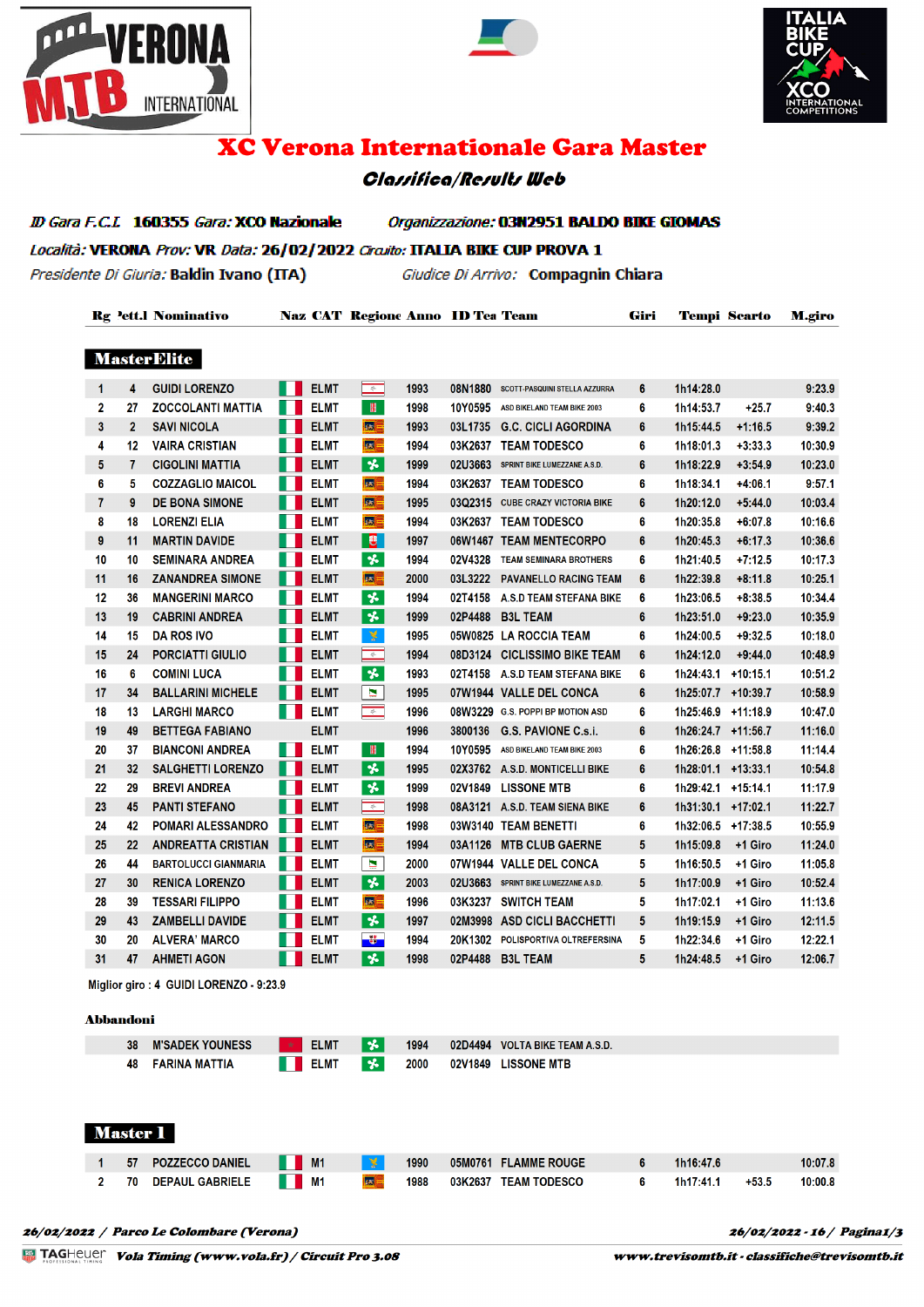|    |    | Rg 'ett.I Nominativo       |                | Naz CAT Regione Anno ID Tea Team |      |                                       | Giri | Tempi Scarto       |           | M.giro  |
|----|----|----------------------------|----------------|----------------------------------|------|---------------------------------------|------|--------------------|-----------|---------|
|    |    |                            |                |                                  |      |                                       |      |                    |           |         |
| 3  | 52 | <b>FINAZZI MATTIA</b>      | M1             | 长                                | 1991 | 02V1849 LISSONE MTB                   | 6    | 1h18:49.3          | $+2:01.7$ | 10:04.2 |
| 4  | 53 | <b>BERTASI MICHAEL</b>     | M <sub>1</sub> | 露                                | 1991 | 03E3340 RF TEAM                       | 6    | 1h19:27.8          | $+2:40.2$ | 10:18.1 |
| 5  | 62 | <b>BALDI MANUEL</b>        | M <sub>1</sub> | <b>SA</b>                        | 1991 | 03K2637 TEAM TODESCO                  | 6    | 1h20:03.2          | $+3:15.6$ | 10:13.5 |
| 6  | 69 | <b>BOLDRINI MICHAEL</b>    | M <sub>1</sub> | <b>SEC</b>                       | 1988 | 03N2871 S.C. BARBIERI                 | 6    | 1h20:57.6          | $+4:10.0$ | 10:22.1 |
| 7  | 73 | <b>PESSINA FABIO</b>       | M <sub>1</sub> | 长                                | 1992 | 02G2931 TEAM VISCARDI A.S.D.          | 6    | 1h21:14.0          | $+4:26.4$ | 10:43.2 |
| 8  | 56 | <b>AGOSTINELLI SAMUELE</b> | M <sub>1</sub> | Û                                | 1990 | 09K0933 PASSATEMPO CYCLING TEAM ASD   | 6    | 1h21:25.2          | $+4:37.6$ | 10:03.0 |
| 9  | 72 | <b>BERTELLI LUCA</b>       | M1             | $\frac{d}{dt}$                   | 1992 | 08C3016 G.S. AVIS PRATOVECCHI         | 6    | 1h22:20.0          | $+5:32.4$ | 10:36.7 |
| 10 | 74 | <b>OLIANI NICOLA</b>       | M <sub>1</sub> | $\frac{1}{N}$                    | 1988 | 08Z3256 ASD CYCLING TEAM ZEROSE       | 6    | 1h22:56.5          | $+6:08.9$ | 10:34.7 |
| 11 | 54 | <b>FAUSTINI ROBERTO</b>    | M <sub>1</sub> | $\overline{\mathbf{r}}$          | 1989 | 02X2228 ZAINA CLUB A.S.D.             | 6    | 1h24:33.6          | $+7:46.0$ | 10:46.0 |
| 12 | 55 | <b>BERTASA MIRCO</b>       | M1             | $\boldsymbol{\ast}$              | 1991 | 02V1849 LISSONE MTB                   | 6    | 1h25:07.3          | $+8:19.7$ | 11:06.4 |
| 13 | 61 | <b>GIORGI LUCA</b>         | M1             | $\star$                          | 1989 | 02Z3772 NIARDO FOR BIKE A.S.D.        | 6    | 1h25:12.9          | $+8:25.3$ | 11:08.5 |
| 14 | 83 | <b>NARDI EMANUELE</b>      | M <sub>1</sub> | 客                                | 1989 | 03K2637 TEAM TODESCO                  | 6    | 1h25:13.9          | $+8:26.3$ | 11:21.0 |
| 15 | 84 | <b>VASSANELLI DAVIDE</b>   | M1             | 标                                | 1990 | 03P3296 ASD VENTI-VENTI BIKE TEAM     | 6    | 1h25:18.3          | $+8:30.7$ | 11:01.0 |
| 16 | 71 | <b>SEMINARA ALESSIO</b>    | M <sub>1</sub> | 头                                | 1988 | 02V4328 TEAM SEMINARA BROTHERS        | 6    | 1h25:25.9          | $+8:38.3$ | 11:03.5 |
| 17 | 87 | <b>NANNETTI NIKOLAS</b>    | M1             | $\blacksquare$                   | 1990 | 07Y1786 ASD AFTER SKULL - ROGUE RACIN | 6    | 1h25:34.9          | $+8:47.3$ | 10:59.7 |
| 18 | 60 | <b>GIANGROSSI STEFANI</b>  | M1             | ø.                               | 1991 | 12P0894 CMQ CARBONHUBO                | 6    | 1h26:16.3          | $+9:28.7$ | 10:51.1 |
| 19 | 63 | <b>TOMASI RICCARDO</b>     | M1             | 國                                | 1991 | 03J2843 TEAM DINAMIK                  | 6    | 1h26:21.8          | $+9:34.2$ | 10:44.0 |
| 20 | 65 | <b>STECCA GIANLUCA</b>     | M1             | 体                                | 1989 | 03L3222 PAVANELLO RACING TE/          | 6    | 1h29:50.3 +13:02.7 |           | 11:19.1 |
| 21 | 64 | <b>PALEARI ANDREA</b>      | M1             | ች                                | 1989 | 02R2075 PAVAN FREE BIKE AS            | 5    | 1h14:41.2 +1 Giro  |           | 11:39.9 |
| 22 | 75 | <b>ZULIAN IVAN</b>         | M1             | <b>SE</b>                        | 1988 | 03A1126 MTB CLUB GAERNE               | 5    | 1h14:57.4 +1 Giro  |           | 11:18.0 |
| 23 | 79 | <b>BORGHINI FABIO</b>      | M <sub>1</sub> | $\star$                          | 1990 | 02D4494 VOLTA BIKE TEAM A.S.D.        | 5    | 1h15:12.0 +1 Giro  |           | 12:01.8 |
| 24 | 58 | <b>TOMMASI THOMAS</b>      | M <sub>1</sub> | 医                                | 1991 | 03N2871 S.C. BARBIERI                 | 5    | 1h15:50.9          | +1 Giro   | 10:56.3 |
| 25 | 68 | <b>GILBERTI GIOVANNI</b>   | M1             | $\star$                          | 1991 | 02E4416 SPORT & HEALTH RACING TEAM    | 5    | 1h16:25.6 +1 Giro  |           | 11:34.4 |
| 26 | 85 | <b>TOMMASI ELIA</b>        | M <sub>1</sub> | 國                                | 1991 | 03N2871 S.C. BARBIERI                 | 5    | 1h16:56.5 +1 Giro  |           | 12:07.7 |
| 27 | 82 | <b>CURLO FABRIZIO</b>      | M <sub>1</sub> | $\blacksquare$                   | 1989 | 07N1832 TEAM DEL CAPITANO A.S.D.      | 5    | 1h18:06.4 +1 Giro  |           | 12:28.4 |
| 28 | 77 | <b>CESCON ANDREA</b>       | M <sub>1</sub> | ¥                                | 1990 | 05W0825 LA ROCCIA TEAM                | 5    | 1h20:33.2 +1 Giro  |           | 11:37.2 |
| 29 | 78 | <b>PAPINI MATTEO</b>       | M1             |                                  | 1988 | 04PV105 RAT RIDE ALL TERRAIN Acsi     | 5    | 1h21:05.5 +1 Giro  |           | 11:54.4 |
|    |    |                            |                |                                  |      |                                       |      |                    |           |         |

Miglior giro: 70 DEPAUL GABRIELE - 10:00.8

#### N on partiti

| 59 MAGIALESSANDRO NI M1       |           | $\blacksquare$ | 1989 | 09K0933 PASSATEMPO CYCLING TEAM ASI |
|-------------------------------|-----------|----------------|------|-------------------------------------|
| Abbandoni                     |           |                |      |                                     |
| <b>FRANCIOSI SIMONE</b><br>81 | . .<br>M1 | N              | 1991 | 07G1950 CTE - MUDLOVERS             |

# Master 2

| 1            | 101  | <b>RIGHETTI MICHELE</b>      |    | M <sub>2</sub> |                          | 1984 |      | 03E3340 RF TEAM                   | 6 | 1h20:35.9 |           | 10:23.0 |
|--------------|------|------------------------------|----|----------------|--------------------------|------|------|-----------------------------------|---|-----------|-----------|---------|
| $\mathbf{2}$ | 104  | <b>BOTTOGLIA MARCO</b>       |    | M <sub>2</sub> | <b>SAT</b>               | 1984 |      | 03E3340 RF TEAM                   | 6 | 1h20:59.8 | $+23.9$   | 10:24.2 |
| 3            | 122  | <b>COLLINI FRANCESCO</b>     |    | M <sub>2</sub> | м                        | 1986 |      | 07Z1971 TEAM ESSERE               | 6 | 1h21:41.3 | $+1:05.4$ | 10:53.6 |
| 4            | 131  | <b>STEFANINI STEFANO</b>     |    | M2             | 55                       | 1987 |      | 03T3280 BIKE EVO                  | 6 | 1h23:27.3 | $+2:51.4$ | 11:05.0 |
| 5            | 119  | <b>MORONCI CLAUDIO</b>       | M. | M <sub>2</sub> | Û                        | 1985 |      | 09W0721 TEAM CINGOLANI            | 6 | 1h24:17.3 | $+3:41.4$ | 10:45.3 |
| 6            | 126  | <b>VENERI MARCO</b>          |    | M2             |                          | 1983 | 1174 | <b>REVOLUTION MTB Csi</b>         | 6 | 1h25:10.8 | $+4:34.9$ | 10:48.2 |
| 7            | 130  | <b>TREVISAN DERIS</b>        | I. | M <sub>2</sub> | 猛                        | 1984 |      | 03K2637 TEAM TODESCO              | 6 | 1h26:23.2 | $+5:47.3$ | 11:07.9 |
| 8            | 132  | <b>TURRA PIERO</b>           |    | M2             |                          | 1984 |      | 3800136 G.S. PAVIONE C.s.i.       | 6 | 1h26:49.0 | $+6:13.1$ | 11:28.5 |
| 9            | 116  | <b>ZOIN LUCA</b>             |    | M <sub>2</sub> | 85                       | 1987 |      | 03P3296 ASD VENTI-VENTI BIKE TEAM | 6 | 1h27:33.6 | $+6:57.7$ | 10:50.8 |
| 10           | 113. | <b>LEALI MANUEL</b>          |    | M2             | $\star$                  | 1987 |      | 02J3130 BIKE TEAM BRUCIATI A.S.D. | 6 | 1h27:49.7 | $+7:13.8$ | 11:11.1 |
| 11           | 109  | <b>DONINI ALESSIO</b>        |    | M <sub>2</sub> | $\mathbf{z}$             | 1984 |      | 20G1212 VERTICAL SPORT KTM TEAM   | 6 | 1h28:09.8 | $+7:33.9$ | 11:22.6 |
| 12           | 120  | <b>DADDABBO GINO</b>         |    | M2             | $\frac{1}{N}$            | 1983 |      | 08Z3220 PARKPRE RACING TEAM       | 5 | 1h13:31.9 | +1 Giro   | 11:12.2 |
| 13           | 103  | <b>LEONCINI MARCO</b>        |    | M <sub>2</sub> | $\Rightarrow$            | 1984 |      | 08A3121 A.S.D. TEAM SIENA BIKE    | 5 | 1h14:45.7 | +1 Giro   | 11:29.8 |
| 14           | 121  | <b>ROMANI ALEX</b>           |    | M2             | ×                        | 1984 |      | 07B1949 NEW BIKE                  | 5 | 1h15:36.5 | +1 Giro   | 12:00.5 |
| 15           | 106  | <b>PUCCI MANUEL</b>          |    | M <sub>2</sub> | $\frac{1}{N}$            | 1984 |      | 08N3213 CM2 ASD                   | 5 | 1h15:58.8 | +1 Giro   | 11:24.5 |
| 16           | 105  | <b>BADI MASSIMILIANO</b>     |    | M <sub>2</sub> | $\overline{\mathcal{L}}$ | 1984 |      | 08N3213 CM2 ASD                   | 5 | 1h16:42.4 | +1 Giro   | 11:56.7 |
| 17           | 125  | <b>BARBATO ALBERTO</b>       |    | M <sub>2</sub> |                          | 1987 |      | 04LO002 LOMBARDI Acsi             | 5 | 1h17:22.7 | +1 Giro   | 11:57.8 |
| 18           | 123  | <b>MONTICELI ALESSANDR()</b> |    | M <sub>2</sub> | E.                       | 1987 |      | 07Y1041 LUGAGNANO OFF ROAD        | 5 | 1h17:32.9 | +1 Giro   | 12:05.6 |
| 19           | 124  | <b>CAPONNETTO ANDRE</b>      |    | M <sub>2</sub> |                          | 1987 |      | 04MI242 SWATT CLUB Acsi           | 5 | 1h18:57.6 | +1 Giro   | 11:59.2 |
|              |      |                              |    |                |                          |      |      |                                   |   |           |           |         |